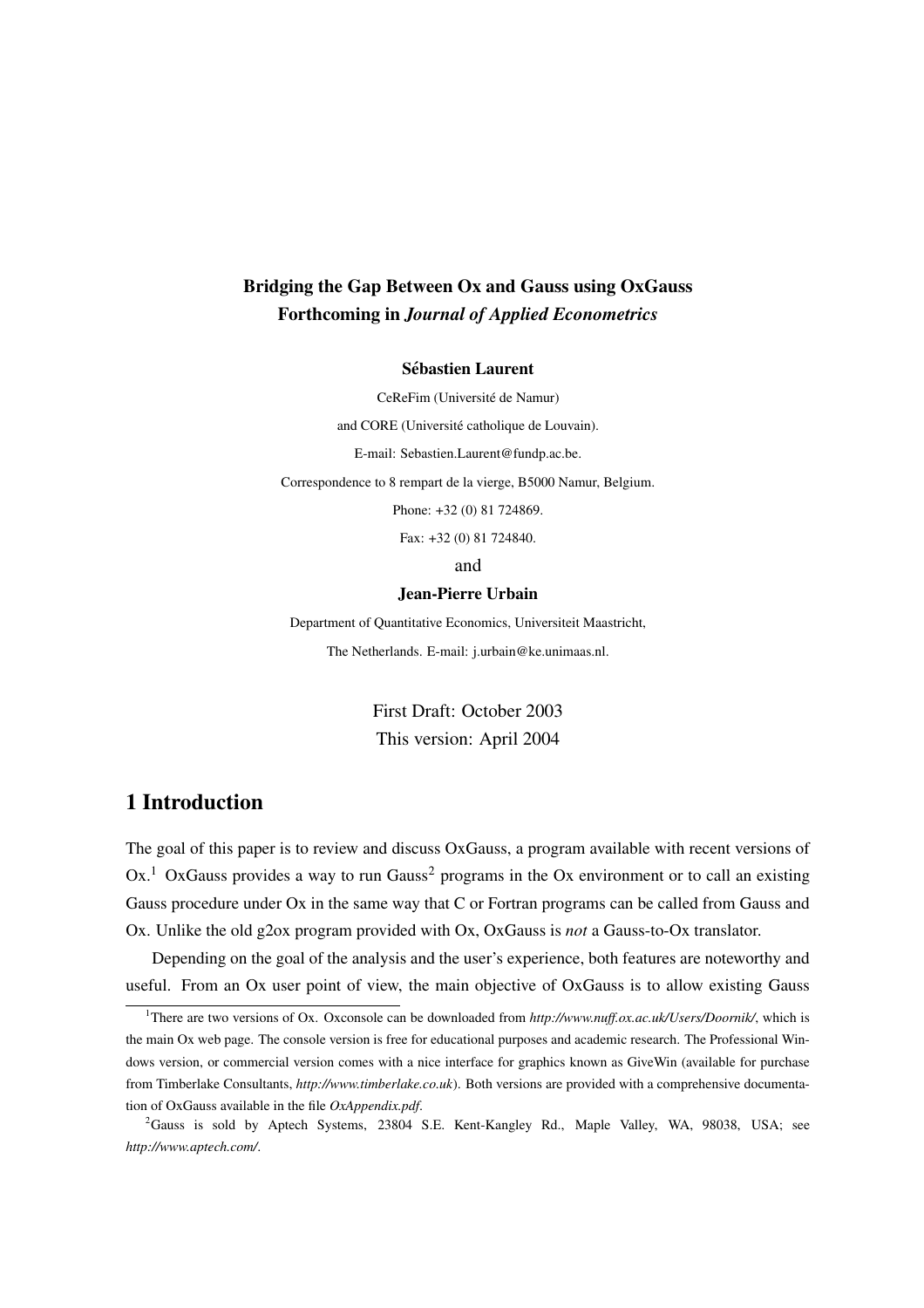programs to be called from Ox with only a minimum number of changes to these programs. This is beneficial to both Ox and Gauss users. It provides more visibility to both and hence increases the potential use of the underlying statistical technique. Furthermore, it can help with the migration from Gauss to Ox.

Running a pure Gauss code with OxGauss is attractive for non-Gauss and potentially even for non-Ox users because it allows the replication of published work using the console version of Ox. This is an interesting feature since the replicability of simulation and empirical results in econometrics is recognized as being an important aspect of research. An increasing number of researchers in econometrics are making their programs and routines freely available to the econometrics community. As such, OxGauss also provides much added value in that it provides the researcher with a free and rather simple solution to run Gauss programs.

This review is structured as follows. In Section 2, we review OxGauss and give some simple examples as well as a speed comparison between Ox, OxGauss and Gauss 3.5. Section 3 discusses graphics. Section 4 tests the usefulness of OxGauss in replicating the results of a broad number of research papers. Finally, Section 5 concludes.

## **2 OxGauss**

As explained above, the purpose of OxGauss is twofold: calling Gauss programs from Ox, and running Gauss programs without having to install Gauss. The next two subsections illustrate these two features of OxGauss.

### **2.1 Calling Gauss programs from Ox**

The first use of OxGauss is to allow Gauss procedures to be called from Ox. This helps in the transition to Ox, and it increases the amount of code available to Ox users.

To illustrate how Gauss programs can be called from Ox, we consider a small project that mixes both Gauss and Ox programs. The first file, *Gaussprocs.src*, consists of a code file that features the procedure *gengarch(omega,alpha,beta,nu,T 0,T,n)*, which simulates a GARCH model. This procedure has been written by Dick van Dijk (see Franses and van Dijk, 2000) and is downloadable from his web site http://www.few.eur.nl/few/people/djvandijk/nltsmef/nltsmef.htm.

To call this procedure from Ox codes, one first has to create a header file. This header file allows the declaration of the functions, constants and external variables so that these are known when required. This is also mandatory to avoid compilation errors in  $Ox$ , since functions and global variables have to be explicitly declared before their use. In our example, the header file (*Gaussprocs.h*) consists of the following instructions: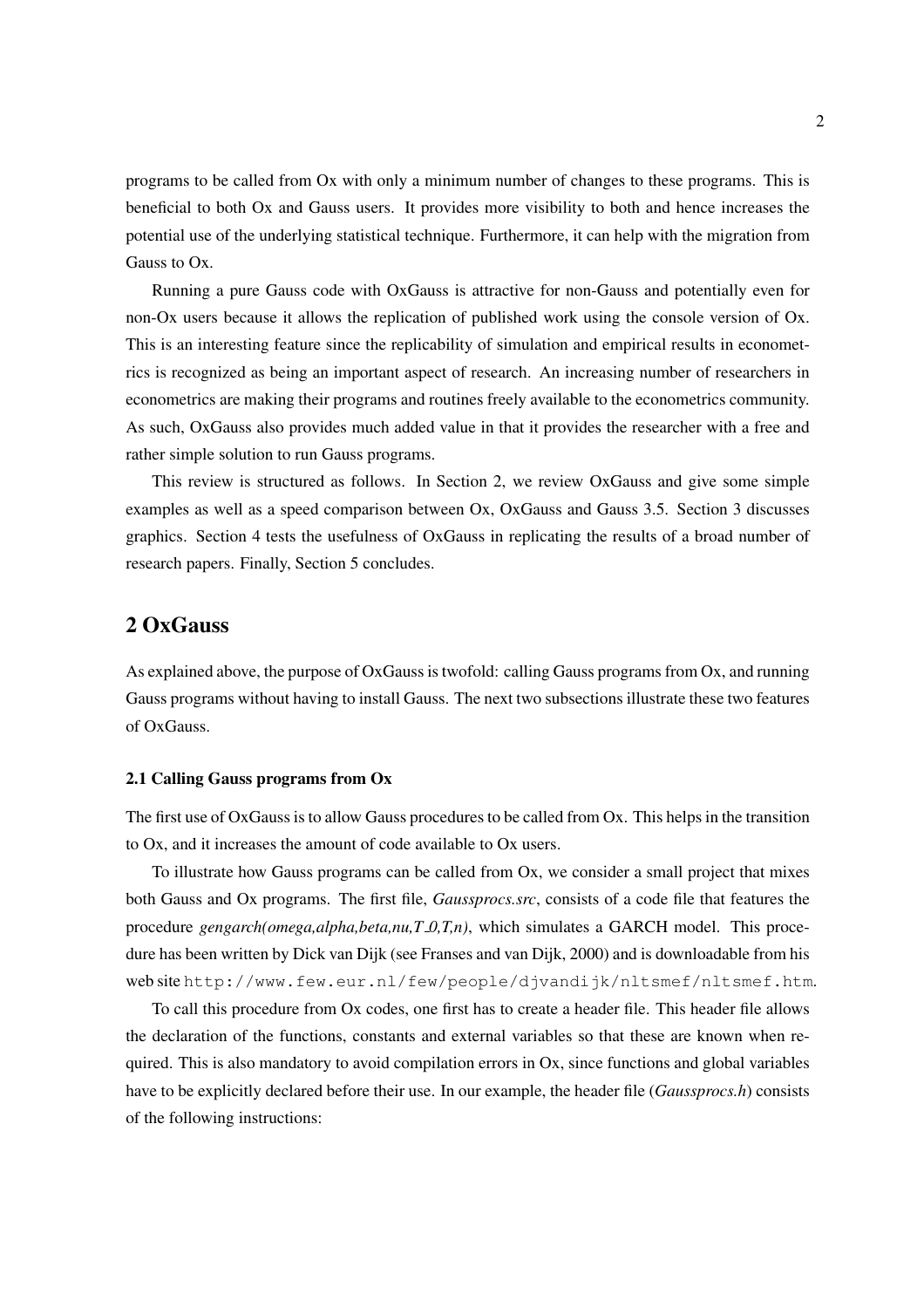#### *Gaussprocs.h*

```
#include <oxstd.h>
namespace gauss
{
    gengarch(const omega,const alpha,const beta,const nu,const T_0,
            const T, const n);
    // Add new procedures here
}
```
Additional procedures can be added in *Gaussprocs.src*, but the header file has to be modified accordingly. 3 It is recommended to use the *.src* extension for the Gauss programs and *.h* for the header files.

In the example *GarchEstim.ox*, we use a Gauss procedure to generate 20,000 observations from a GARCH(1,1) process with Student-t errors. Then, we rely on the Ox package G@RCH 3.0 (see Laurent and Peters, 2002) to estimate a GARCH(1,1) model by Gaussian Quasi-Maximum likelihood. To do this, the Gauss code must be imported into the Ox program, along with the G@RCH package. The **#import** command has been extended so that OxGauss imports are defined by prefixing the file name with gauss::.

```
GarchEstim.ox
#include <oxstd.h>
#import <packages/Garch30/garch>
#import "gauss::Gaussprocs" //<---
main()
\left\{ \right.decl omega=0.2; decl alpha=0.1; decl beta=0.8; decl nu=10;
    decl T_0=1000; decl T=20000; decl n=1;
    decl y=gauss::gengarch(omega,alpha,beta,nu,T_0,T,n); //<---
    decl garchobj;
    qarchobj = new Garden();
    garchobj.Create(1, 1, 1, T, 1);
    garchobj.Append(y, "Y");
   garchobj.Select(Y_VAR, "Y",0,0 );
   garchobj.SetSelSample(-1, 1, -1, 1);
   garchobj.DISTRI(0); //0 for Normal
   garchobj.GARCH_ORDERS(1,1); //p order, q order<br>qarchobj.MODEL(1); <math>//1: GARCHgarchobj.MODEL(1);
    garchobj.Initialization(<>);
    garchobj.DoEstimation();
    garchobj.Output();
    delete garchobj;
}
```
Note that when OxGauss functions or variables are accessed, they must also be prefixed with the identifier gauss::.

To run this program from the command line, the user simply has to enter  $\alpha x \cdot 1$  GarchEstim.ox. Alternatively, it can be launched from OxEdit. OxEdit 1.62 (or later) is a free but powerful text editor provided with both versions of Ox 3.3 and included in the Windows in-

<sup>&</sup>lt;sup>3</sup>Arguments declared **const** can be referenced, but cannot be changed inside the function.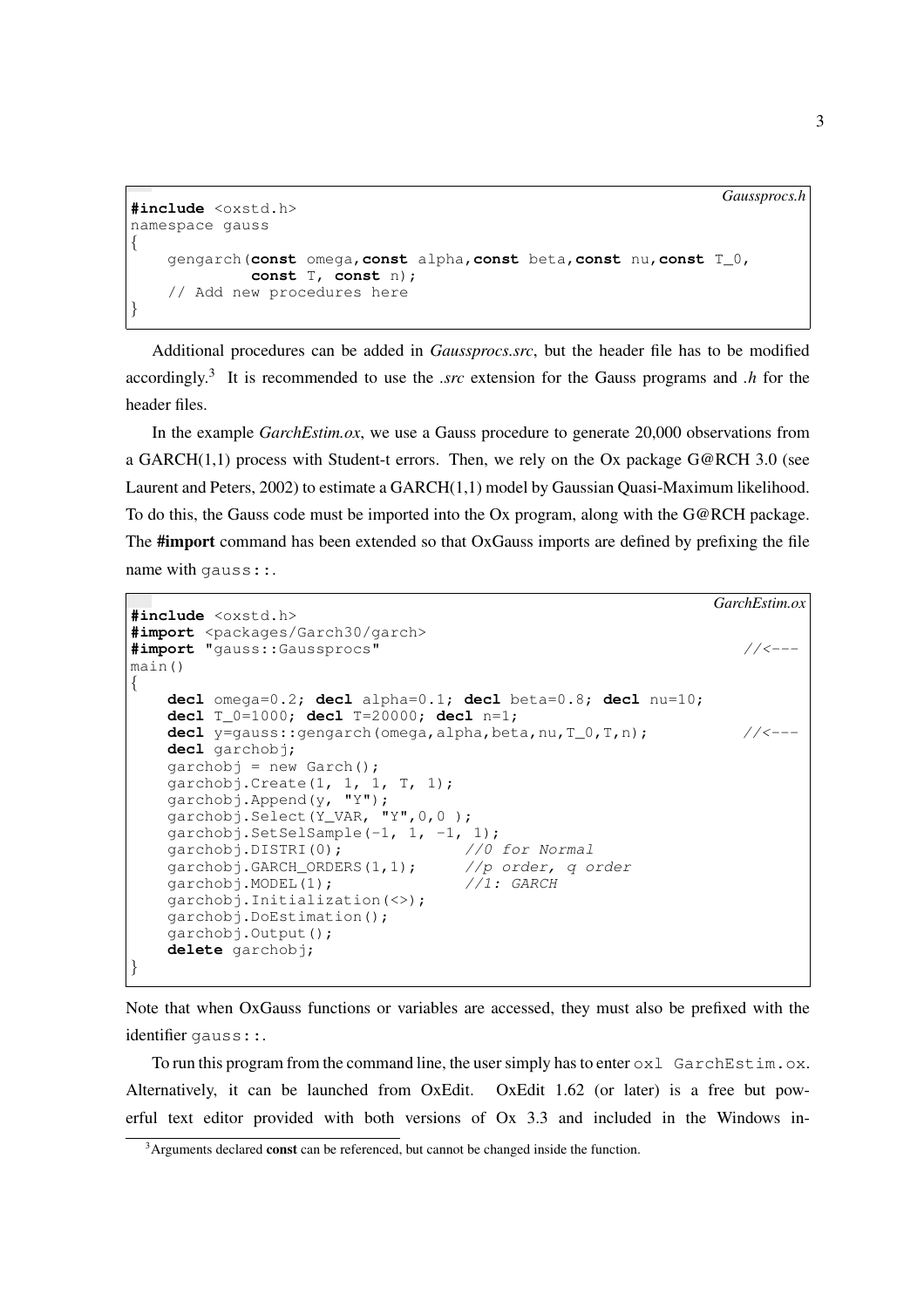stallation program. Like GiveWin, OxEdit features syntax colouring of Ox programs, and context-sensitive help. When OxEdit is used for the first time, the user should execute the Preferences/Add Predefined Modules menu and select Ox. Ox and Gauss programs can then be run from the Modules menu without leaving OxEdit. See also the OxEdit web page http://www.oxedit.com for more details. Finally, users of Ox Professional can run Ox programs within GiveWin by using the menu Modules/Start OxRun.

#### **2.2 Running Gauss programs**

The second use of OxGauss is to allow the user to run directly a wide range of Gauss programs under Ox. As an example, we consider the Gauss package *Mixed Logit Estimation Routine for Panel Data* of Kenneth Train, David Revelt and Paul Ruud. The archive file *train0299.zip* (available at http://elsa.berkeley.edu/Software/abstracts/train0296.html) contains seven files including the code file  $mxlp \cdot q$  and the data. This program has been written by Kenneth Train and used by him in a collection of papers (see the web site above for more details) dealing with mixed logit models.<sup>4</sup>

To save space, we do not report the 1396 lines of code of the main file mxlp.g. This program can be run on the command line by entering  $\alpha x \cdot 1 - q \text{ } m \times 1 p$ .g. Alternatively, it can be launched from OxEdit (Modules/OxGauss menu) or within GiveWin by using the menu Modules/Start OxGauss. Note that while previous versions of OxGauss required a few modifications of the code,<sup>5</sup> the program is now almost fully compatible with the new version. The only problem is that the program estimates the model by maximum likelihood, allowing the user to choose either the maximization routine domax of Paul Ruud or the commercial package maxlik. Launching the program could lead to the following error message:

path...\mxlp.g (1372): maxlik file not found

path...\mxlp.g (1373): maxlik.ext include file not found

To solve this problem, one can either comment out lines 421 to 451 relative to the add-on maxlik (and use the domax procedure, i.e. the default option  $OPTIM = 1$  in the program) or install the M@ximize package discussed in Section 4. As expected, the results are very similar, if not identical; the only differences are detected after the sixth decimal of the standard errors.

 $4$ Mixed logit (also called random-parameters logit) generalizes standard logit by allowing the parameter associated with each observed variable (e.g., its coefficient) to vary randomly across units (e.g. individuals or customers).

<sup>5</sup>On his web site (*http://facweb.arch.ohio-state.edu/pviton/support/oxgauss*), Philip Viton mentioned about six changes to the original Gauss code needed to run it without compilation errors with the version of OxGauss provided with Ox 3.2.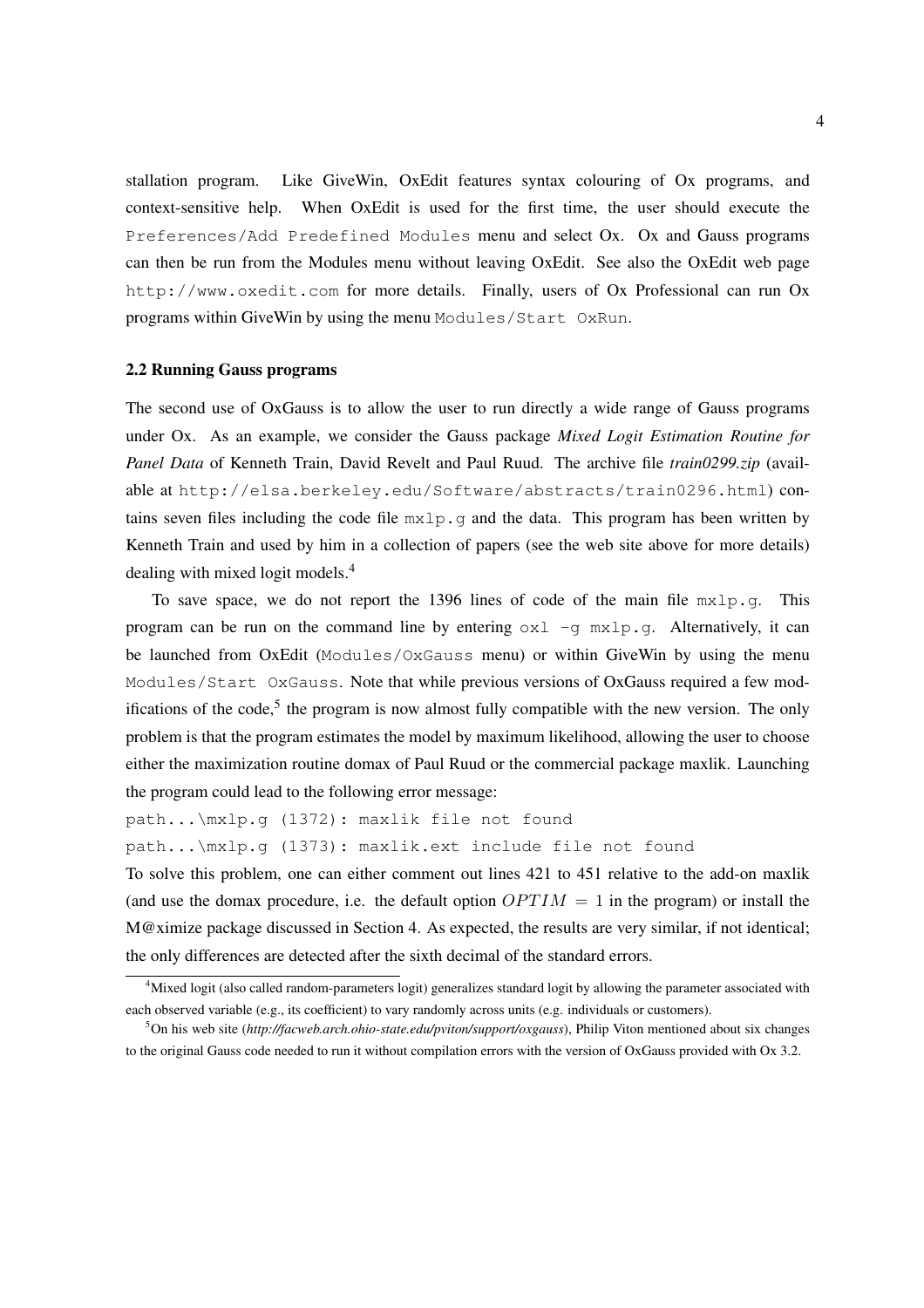### **2.3 Understanding OxGauss**

When an OxGauss program is run, it automatically includes the  $\int$ include $\cos$ gauss.ox file. This by itself imports the required files:<sup>6</sup>

```
#define OX_GAUSS
#import <g2ox>
#import <gauss::oxgauss>
```
These import statements ensure that  $q2ox$ .h and  $oxgauss$ .h are being included. Most of the OxGauss run-time system is in  $\includegraphics{log_2}\xspace$  ox.ox while the keywords are largely in oxgauss.src.

Most of the programs that link Gauss functions to Ox are gathered in the file  $\int \infty$   $\left( \frac{x}{20x} \cdot \text{or} \right)$  for instance, the output of the Gauss function cumprodc(x) is an  $N \times K$  matrix with the cumulative products of the columns of the  $N \times K$  matrix x. The Ox code given below (copied from the file  $q2\alpha x \cdot \alpha x$ ) shows how OxGauss interprets this function.

*part of g2ox.ox*

\*include*\*oxgauss.ox*

```
cumprodc(const mx)
{
    return ::cumprod(mx);
}
```
As indicated in this example, OxGauss does not translate the Gauss code into Ox. Instead, it makes a link between the Gauss function (here cumprodc) and its Ox counterpart (cumprod). When the corresponding Ox function does not exist, Ox code is written between the brackets which computes what the original Gauss function meant. It is important to note that not all Gauss functions are supported by OxGauss. For instance, there is no equivalent of the Gauss function intgrat2 (for the computation of double integrals) in Ox 3.3. For this reason, the corresponding procedure in  $q2ox$ . ox just reports the error message intgrat2() unsupported (see below). However, if such a function becomes available in a future version of  $Ox$ , mapping ingrat2 to the corresponding function in Ox will be very easy.

Tables A1 and A2 of the appendix (available from the JAE Data Archive website) give a list of all the Gauss functions supported by OxGauss. To simplify reading this list, we report pre-compiled functions (or directly mapped functions) like sin in Table A1 and open source functions (like cumprodc; see above) in Table A2. Adding all functions leads to a total of 420 functions recognized by OxGauss. Table A3 in the appendix gives a list of 64 Gauss functions not supported by the current version of Ox. From these tables, it is evident that most of the basic functions are dealt with by OxGauss and that the 15% of Gauss procedures left out are quite specialized.

<sup>&</sup>lt;sup>6</sup>For ease of presentation, the filename is printed in the upper right corner of the window.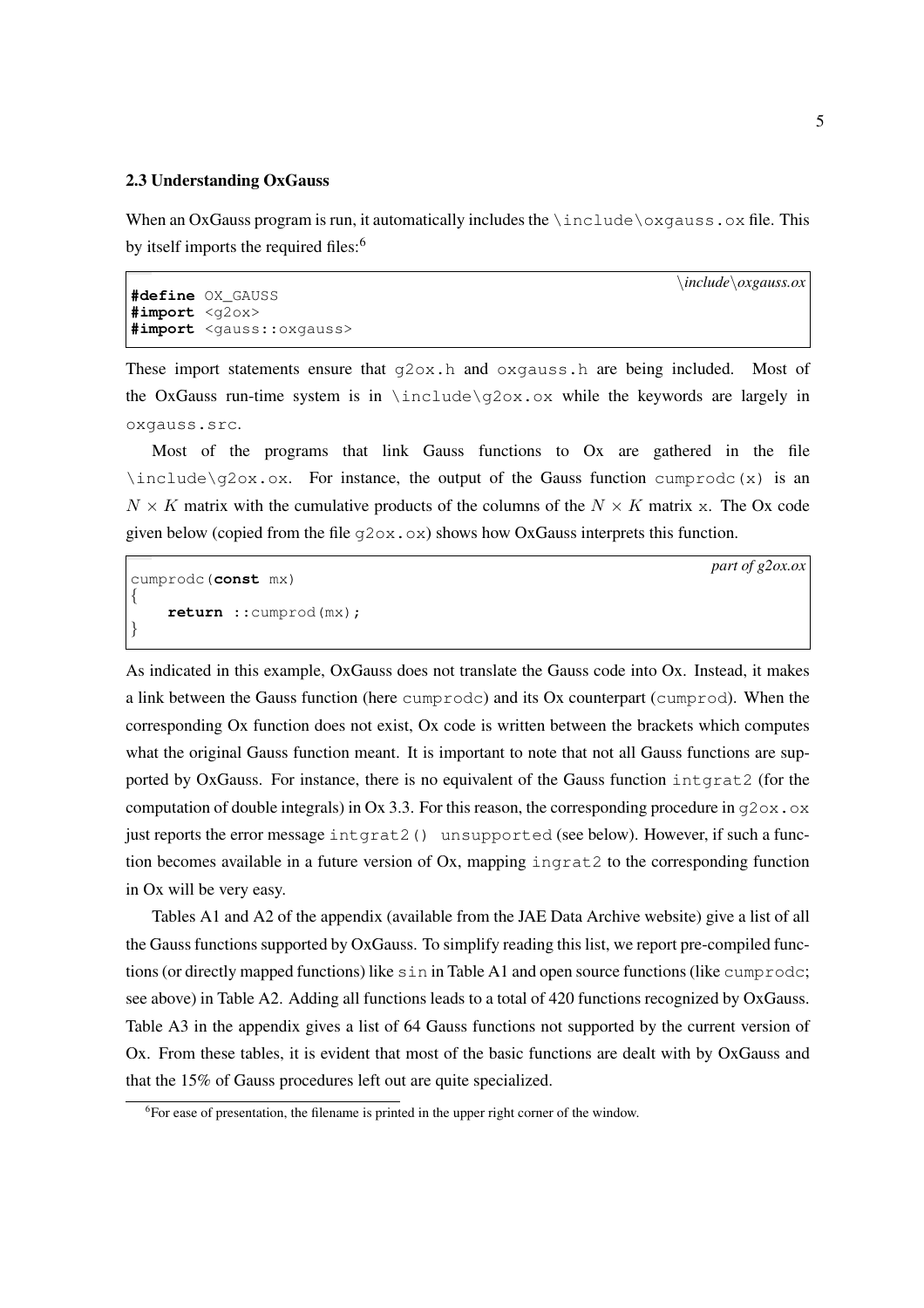### **2.4 Speed Comparison**

As pointed out by Cribari-Neto (1997), a principal strength of Ox is its speed, although Gauss also runs fast, and its speed performance is not far behind Ox. A recent and detailed comparison of several mathematical programs by Stefan Steinhaus (see http://www.scientificweb.de/ncrunch/) shows that Ox is the winner in terms of speed. Since OxGauss just implements a layer on Ox, Ox-Gauss is expected to be comparable to Ox. But one may want to assess the speed loss and how it really compares to Gauss in terms of speed. To answer these two questions, we consider the benchmark tests proposed by Stefan Steinhaus (edition 3). Note that since the functions *intquad2* and *intquad3* (double and triple integration of functions) are not available in  $Ox$  3.3, the corresponding tests have been discarded, which leads to a total of 14 tests. To perform the speed comparison, we first executed the Ox benchmark program Benchox2.ox with 5 replications of each test on a 2.6 GHz. Pentium 4 running under Windows XP. We then repeated the tests with the Gauss benchmark program Benchga2.prg using both OxGauss and Gauss 3.5. The results are reported in Table 1.

| Operation                                               | Ox 3.3 | OxGauss | Gauss 3.5 |
|---------------------------------------------------------|--------|---------|-----------|
| Creation, trans. & reshaping of a 1000x1000 matrix:     | 0.203  | 0.206   | 0.197     |
| 1000x1000 random matrix to the power 1000:              | 0.216  | 0.219   | 0.216     |
| Sorting of 2,000,000 random values:                     | 1.243  | 1.475   | 1.625     |
| FFT over 1,048,576 random values:                       | 1.887  | 1.950   | 4.241     |
| Determinant of a 1000x1000 random matrix:               | 2.225  | 2.053   | 2.975     |
| Creation of an 1400x1400 Toeplitz matrix:               | 0.028  | 0.028   | 0.097     |
| Inverse of a $1000x1000$ random matrix:                 | 5.365  | 5.344   | 7.191     |
| Eigenvalues of a 600x600 random matrix:                 | 7.816  | 8.522   | 6.715     |
| Choleski decomposition of a 1000x1000 random matrix:    | 0.466  | 0.472   | 1.063     |
| Creation of 1000x1000 cross-product matrix:             | 0.784  | 0.772   | 4.816     |
| Calculation of 500000 fibonacci numbers:                | 0.250  | 0.256   | 0.209     |
| Gamma function on a 1000x1000 random matrix:            | 0.156  | 0.156   | 0.366     |
| Gaussian error function over a 1000x1000 random matrix: | 0.225  | 0.210   | 0.444     |
| Linear regression over a 1000x1000 random matrix:       | 3.387  | 3.412   | 4.484     |
| Total of the 14 tests:                                  | 24.251 | 25.075  | 34.639    |

**Table 1** Speed Comparison (times in seconds).

Benchmark programs were run (5 replications of each test) on a 2.6 GHz. Pentium 4 with 1 GB RAM running under Windows XP.

Broadly speaking, Table 1 shows that OxGauss compares very favorably to Ox 3.3 in terms of speed. Overall, Ox and OxGauss are a bit faster than Gauss 3.5, which is in line with the previous results of Stefan Steinhaus, who does not consider OxGauss.<sup>7</sup> Note that this benchmark program only

<sup>&</sup>lt;sup>7</sup>When performing the same speed comparison using Gauss 6.0, Gauss was found to be marginally faster than earlier versions for these operations.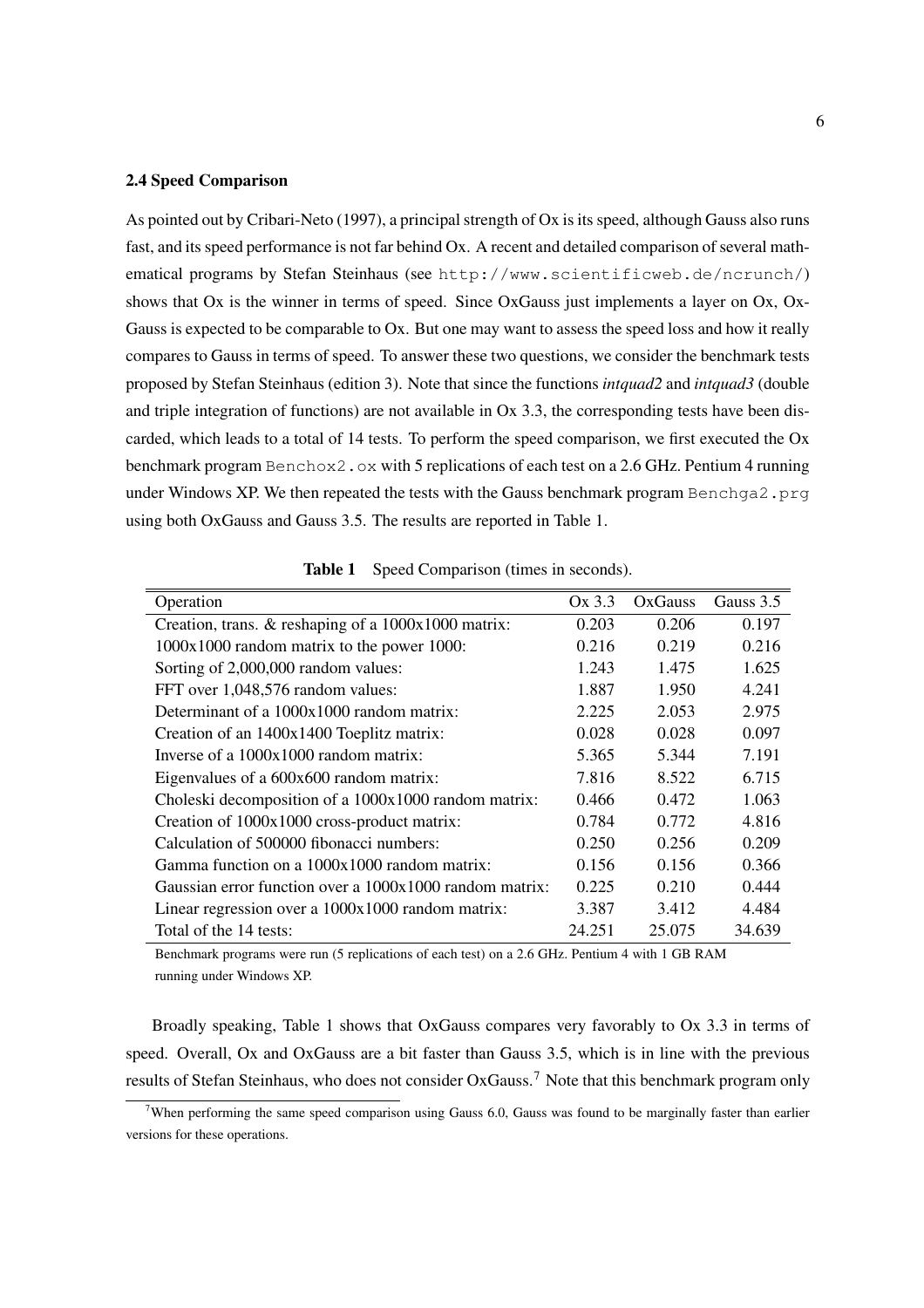tests one specific aspect of speed, namely, some operations on very large matrices.

## **3 Graphics support in OxGauss**

An important aspect of OxGauss is that it supports most of the graphical features of the Gauss library pgraph. As for the standard functions (see Section 2.3), the file  $\cos q$ auss $\src\prod_{\text{open}}. \infty$  now makes the link between pgraph and the Ox graphical package (oxdraw). For instance, the Gauss function  $xy$  () is linked to its Ox counterpart  $DrawMatrix()$ .

Here is an example of a Gauss program (qrGauss.prq) that draws a simple graph.

```
library pgraph;
   x=seqa(1,1,1000);
   y=rndn(1000,1);
   xlabel("X-axis");
    ylabel("Y-axis: Normal(0,1) draws");
    call xy(x, y);
end;
```
However, with version 3.3 of Ox, only Ox Professional for Windows supports on-screen graphics (through GiveWin). By default, non-Windows versions of Ox and Oxconsole have no support for graphs. Nevertheless, the user can rely on the Ox package GnuDraw developed by Charles Bos that allows the creation of GnuPlot (see http://www.gnuplot.info) graphics from Ox. The package is platform independent, free of charge, and downloadable from the author's homepage http://www.tinbergen.nl/~cbos/,along with the GnuPlot software.<sup>8</sup> The use of GnuDraw is meant to be simple; see Cribari-Neto and Zarkos (2003) for a comprehensive overview of the GnuDraw package. Interestingly, GnuDraw allows the use of the console version for a quick check of the graphical output of Gauss code. Therefore, academic institutions do not have to license the full professional version of Ox if Gauss programs only need to be replicated.

# **4 Replicating empirical results using OxGauss**

As mentioned in the introduction, one key feature of OxGauss is that it allows one to replicate empirical results obtained using programs written in Gauss. To test OxGauss in a real-life situation, we downloaded from the Internet a huge number of Gauss programs. Here is a list of five web sites that we visited and from which both the data and the Gauss programs can be retrieved:

James Hamilton: http://weber.ucsd.edu/~jhamilto/

Bruce Hansen: http: //www.ssc.wisc.edu/˜bhansen/

Chang-Jin Kim: http://www.econ.washington.edu/user/cnelson/SSMARKOV.htm

*grGauss.prg*

<sup>8</sup>A detailed help file *gnudraw.html* and a few examples are provided with the package, which makes its use very friendly.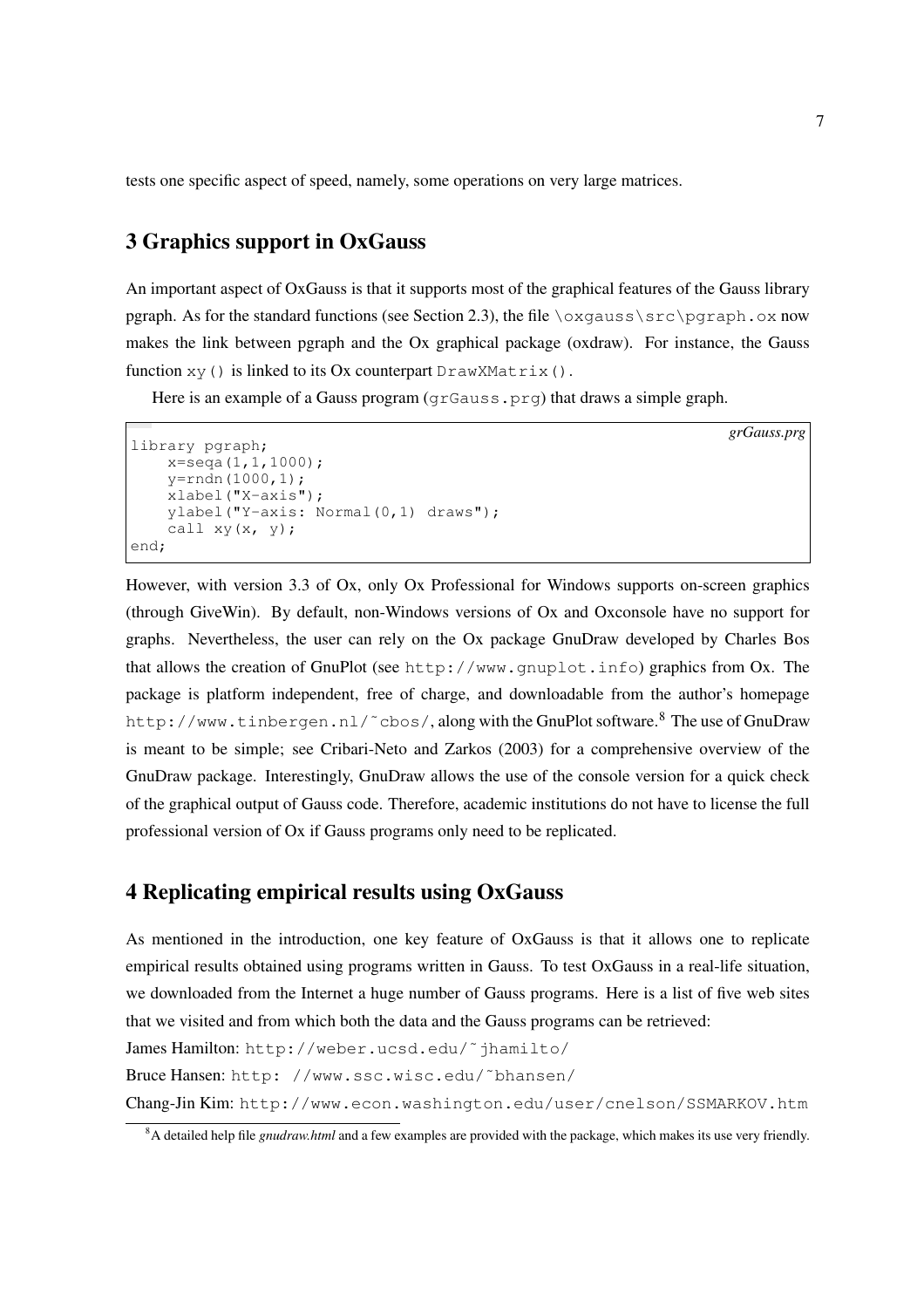Luc Bauwens: http://www.core.ucl.ac.be/econometrics/bauwens.htm Rolf Tschernig: http://www.personeel.unimaas.nl/r.tschernig/

We also used the codes provided by Kim and Nelson (1999) in their book on Markov switching models (Chapters 3 to 11). Table A4 in the appendix gives the list of papers that we replicated (i.e. 27 references). Most of these papers rely quite heavily on nonlinear optimization techniques and thus require one of the optimizers from the Cml, Maxlik, or Optmum modules (see Section 2.2) of Gauss.

For almost all standard functions and procedures of Gauss, the results are easily replicated using OxGauss. However, running Gauss programs using the current version of OxGauss is problematic when the Gauss program uses a Gauss application module such as the three optimizers, or the Time Series, Linear Programming, CurveFit or Nonlinear Equations modules. To alleviate this problem, two solutions are at hand. The first solution is to import the corresponding Gauss libraries. This however requires the user to have a valid registered version of the application module, and hence the use of OxGauss is then of limited interest. The second solution is to create a new Ox package that links the names of the Gauss functions, global variables and procedures to the corresponding Ox functions. This is possible because OxGauss is easily extensible (as shown in the previous section).

To test the second solution, we wrote a set of procedures put in a package called  $M@ximize 1.0$ that supports most of the important options of Cml, Maxlik, and Optmum. Note that the package *does not translate* the Gauss optimizers into Ox, nor does it clone the optimizers. Like pgraph, it makes the link between Gauss and Ox commands. The package is open source and freely available on the web at the following address: http://www.core.ucl.ac.be/˜laurent.

We stress that we do not want to review M@ximize in this paper. The main goal of this section is to test the reliability of OxGauss.

Once the M@ximize package is installed by unzipping the file *m@ximize.zip* in the main directory of Ox, most of the codes can be run in their present form. However some marginal changes in the Gauss programs are sometimes needed. The most frequently encountered problems are:

• *Converting data files*. For instance, running the Gauss code related to reference 22 in Table A4 gives the "Invalid .FMT or .DAT file" error message. This problem occurs because old style Gauss data sets (v89 *.dht/.dat*) must be converted to the new Gauss format (v96 *.dat*). The program implement this conversion is  $\alpha\lt 1$  is  $\delta\lt 2$  dat. The conversion can be run from the command line as:

#### oxl lib/dht2dat old\_datafile.dht new\_datafile.dat

Alternatively, the data files can be converted to the new format through GiveWin by first loading the *.dht* file and then saving the file into the new format.

• *Absence of extension*. To launch a Gauss code using OxEdit, the file needs an extension. It is common to use the extension *.src*.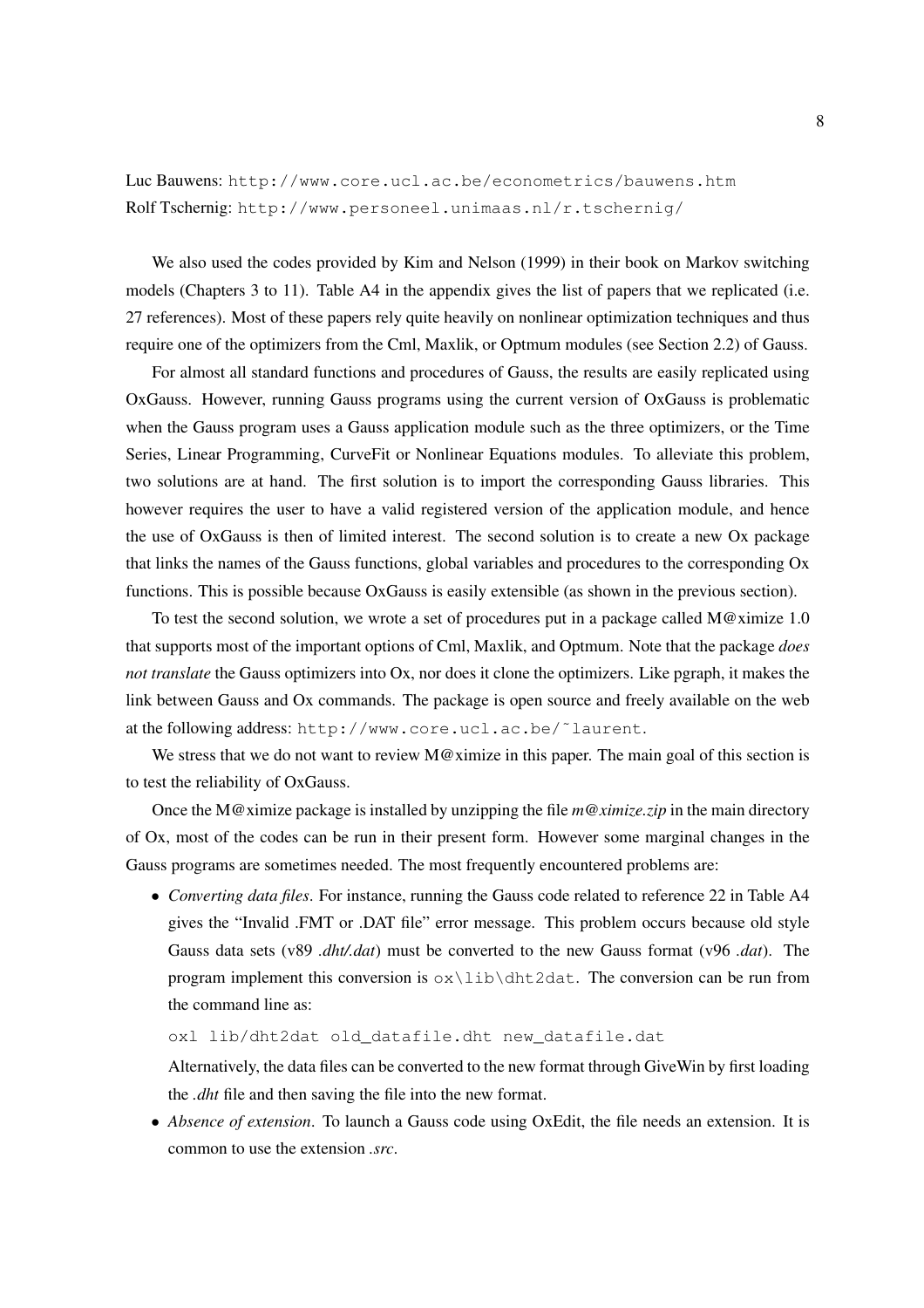• *Interactive mode*. Examples 1, 6, 9 and 13 use the Gauss function cons that requests an input from the keyboard (console) and puts it into a string. The typical use of this function is to generate a message like "Do you wish to continue (y or n)?" and accordingly branch in one of two directions. In other words, the program enters into interactive mode. In such a case, the program has to be launched using "Ox interactive", i.e. Oxli.exe under Windows instead of Oxl.exe (this mode is not supported by the console version).<sup>9</sup>

To illustrate, we consider the Gauss package written by Rolf Tschernig for Yang and Tschernig (1999). We focus on the example file *multband.tes* provided by the author, which estimates the asymptotic optimal vector bandwidth for simulated bivariate nonlinear regression models. This file is made up of about 190 lines of Gauss code and includes three libraries, namely, Optmum, pgraph and multband (a library provided by the author), as well as a set of three dll files. To use the package under Gauss, we first install the library multband by copying the file *multband.lcg* into the subdirectory .\lib of Gauss and the files *multband.src* (about 2900 lines of code) and *multband.dec* (declarations of global variables) into the subdirectory .\src. Finally, we copy the three dll files *locling.dll, density.dll* and *loccubg.dll* into the subdirectory .\dlib. Importantly, to use the package under OxGauss, one has to follow the same instructions and copy the files into the existing subdirectories .\OxGauss\lib, .\OxGauss\src and .\OxGauss\dlib.

Once this installation procedure has been completed, the example file *multband.tes* can be run.<sup>10</sup> Again, the results are identical up to the sixth decimal. The outputs obtained with OxGauss and Gauss 3.2 are reported in Table A5 of the appendix available from the JAE Data Archive.

## **5 Conclusion**

OxGauss is an application that allows a user to run a wide range of Gauss programs under Ox without the need to have Gauss installed on his/her computer. OxGauss is potentially useful both for Gauss and Ox users. On the one hand, Gauss programs can efficiently be called under Ox. Thus Ox programmers willing to use existing Gauss procedures do not have to translate the procedures into Ox but can call the Gauss code directly under Ox. On the other hand, OxGauss can be used to run Gauss programs under Ox and hence to replicate the results of a paper for which Gauss code is made available by the author(s).

The effectiveness of OxGauss was illustrated by running a large number of Gauss programs that are freely available on the Internet and that use Gauss application modules requiring numerical op-

<sup>&</sup>lt;sup>9</sup>When using OxEdit to run the Gauss code, an additional shortcut has to be created. The simple solution is to click on the menu VIEW/PREFERENCES/ADD/REMOVE MODULES. Then clone the OxGauss shortcut and in the Command line change Oxl.exe to Oxli.exe.

 $10$ Note that this example file simulates a sequence of 250 observations. To allow the comparison between Gauss and OxGauss, we changed the original code so that it now always uses the same random numbers.